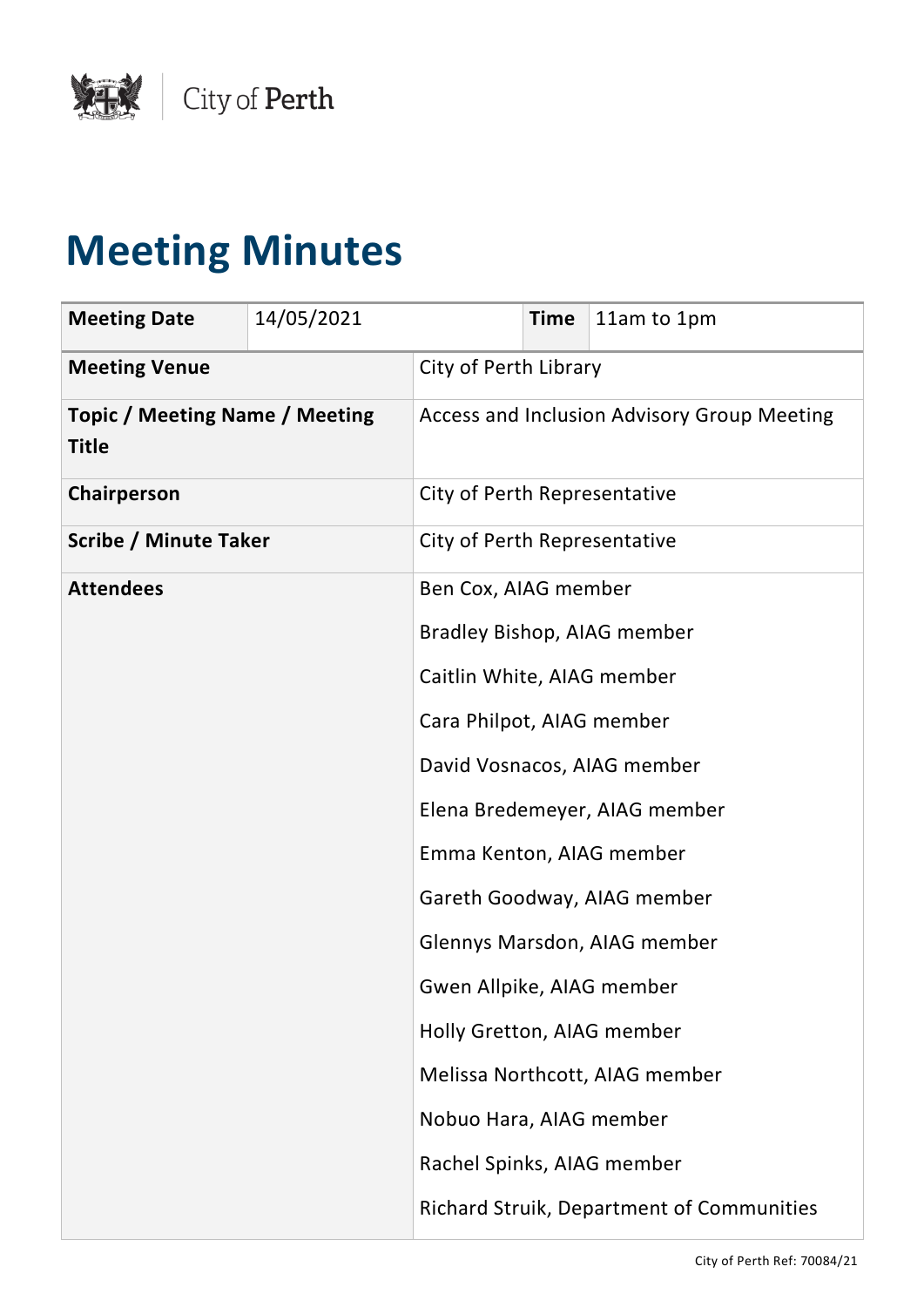|                  | Stuart Jenkinson, AIAG member |
|------------------|-------------------------------|
| <b>Apologies</b> | Caitlin White, AIAG member    |
|                  | Helen Berry, AIAG member,     |
|                  | Holly Gretton, AIAG member    |
|                  | Kyle Santella, AIAG member    |
| Interpreters     | Luke Eastman, Access Plus WA  |

## **Agenda Items**

| 1. | <b>Welcome, Acknowledgement to Country</b>                           | 11.00 |
|----|----------------------------------------------------------------------|-------|
|    | The City welcomed all members to the May AIAG meeting.               |       |
|    | The City carried out an Acknowledgement to Country.                  |       |
|    | Each member introduced themselves via a roundtable introduction.     |       |
| 2. | <b>Lord Mayor Address</b>                                            | 11.02 |
|    | The Lord Mayor attended the AIAG meeting and thanked all AIAG        |       |
|    | members for their time volunteered.                                  |       |
| 3. | <b>Follow up of actions from March meeting</b>                       | 11.12 |
|    | Actions arising, and associated updates were discussed.              |       |
|    | Actions discussed included:                                          |       |
|    | • ACROD Parking: and                                                 |       |
|    | East End Revitalisation - Road Safety Audit.<br>$\bullet$            |       |
|    | Please refer to Action List (Attachment 1 - CM 94022/20)             |       |
|    | Eleana raised concern for the safety of pedestrians when crossing    |       |
|    | Hay Street outside the City Library. This was raised as a concern at |       |
|    | the March AIAG meeting. The City has been investigating this         |       |
|    | concern and will report back to the AIAG.                            |       |
|    | Gareth recently attended an event at the WA Museum where             |       |
|    | attendees provided positive feedback regarding the free ACROD        |       |
|    | parking. The AIAG agreed that while it is great that the City is     |       |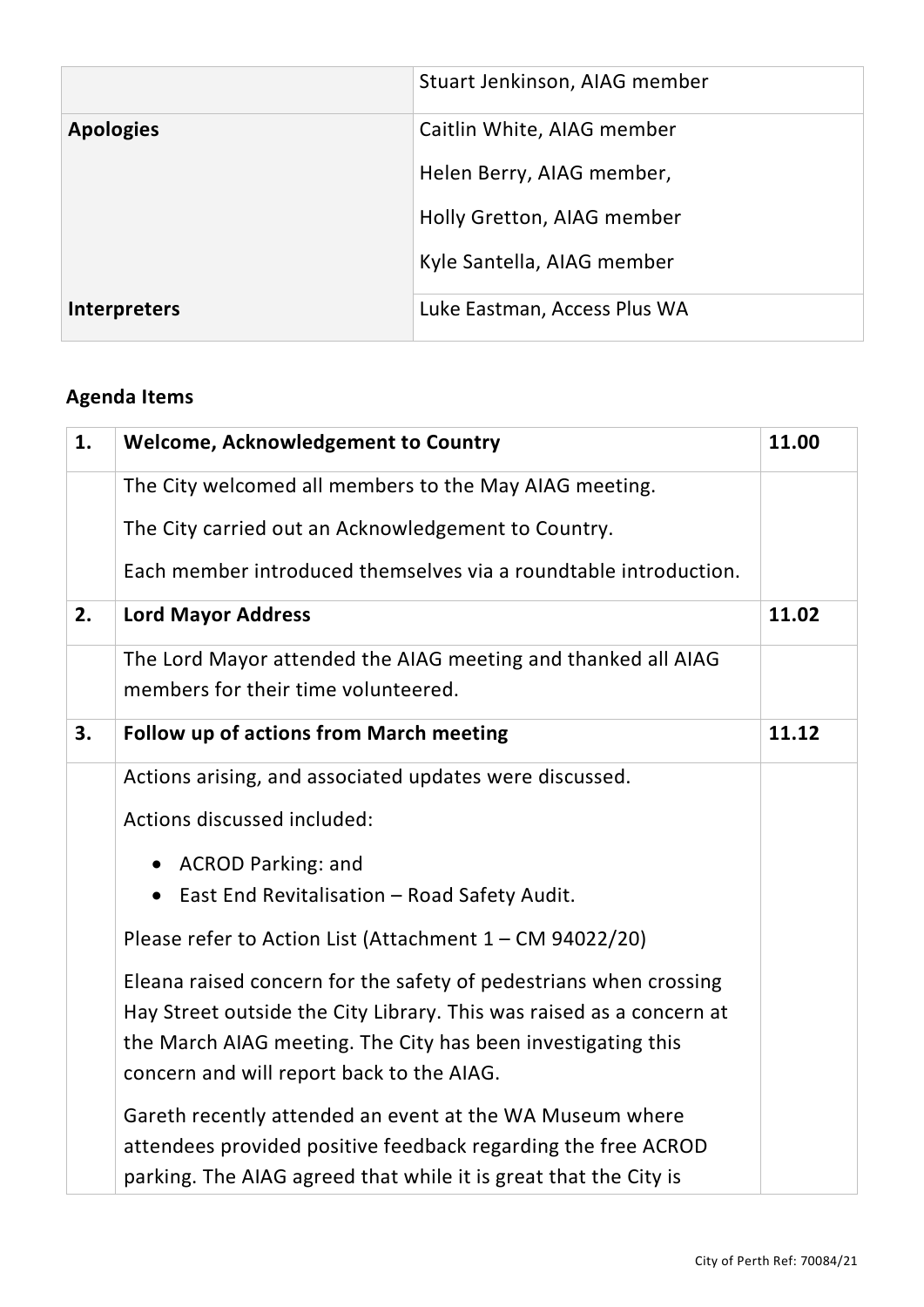|    | providing free on-street parking – it can be confusing to know what                                                                                                                                                                                                                                                                                                                                                           |       |
|----|-------------------------------------------------------------------------------------------------------------------------------------------------------------------------------------------------------------------------------------------------------------------------------------------------------------------------------------------------------------------------------------------------------------------------------|-------|
|    | time restrictions still apply.                                                                                                                                                                                                                                                                                                                                                                                                |       |
|    | Gareth asked if there is scope to have consistent time restrictions                                                                                                                                                                                                                                                                                                                                                           |       |
|    | across all ACROD parking bays in the City.                                                                                                                                                                                                                                                                                                                                                                                    |       |
|    | <b>ACTION: Investigate scope within Perth to have consistent time</b>                                                                                                                                                                                                                                                                                                                                                         |       |
|    | restrictions within both car parks and on-street parking.                                                                                                                                                                                                                                                                                                                                                                     |       |
| 4. | <b>Agenda Items for Discussion</b>                                                                                                                                                                                                                                                                                                                                                                                            |       |
|    | 4.1 Winter Fest                                                                                                                                                                                                                                                                                                                                                                                                               | 11.20 |
|    | A City representative attended the AIAG meeting to inform the AIAG<br>of the upcoming Winter Fest Campaign. The Winter Campaign -<br>Perth by Light will run from 3rd to 24 <sup>th</sup> of July and will include:                                                                                                                                                                                                           |       |
|    | 1.8 Art Sculpture: This will be set in Supreme Court Gardens<br>$\bullet$<br>on 12 - 15m high truss for one month. This will be a day and<br>night activation. The activation will be set up near the<br>pathway to enable wheelchair and pram access. The City<br>sought quotes for accessible matting for the activation<br>however given the length of time the matting would be<br>required for, it was cost prohibitive. |       |
|    | David asked if there would be tactiles to guide people through this<br>activation. The City advised that the activation will be suspended 15<br>metres in the air so tactiles will not be required.                                                                                                                                                                                                                           |       |
|    | Street Art Luminism: This activation will involve utilising<br>$\bullet$<br>existing art murals and enhancing them through creative<br>projections in laneways. This is a surprise and delight style<br>activation. Locations are yet to be determined.                                                                                                                                                                       |       |
|    | Gareth asked will there be a tender for the Art Work. The City<br>explained that the activation will include existing artwork in Perth<br>city.                                                                                                                                                                                                                                                                               |       |
|    | We Can Dance: The 'We Can Dance' activation will involve<br>$\bullet$<br>participants mimicking choreography shown on a screen in a<br>'recording booth' and then displayed on screens around the<br>City, primarily in Forrest Pace and other secondary screen at<br>different intervals. The activation will have an access ramp<br>into the sea container (recording booth). The activation will be                        |       |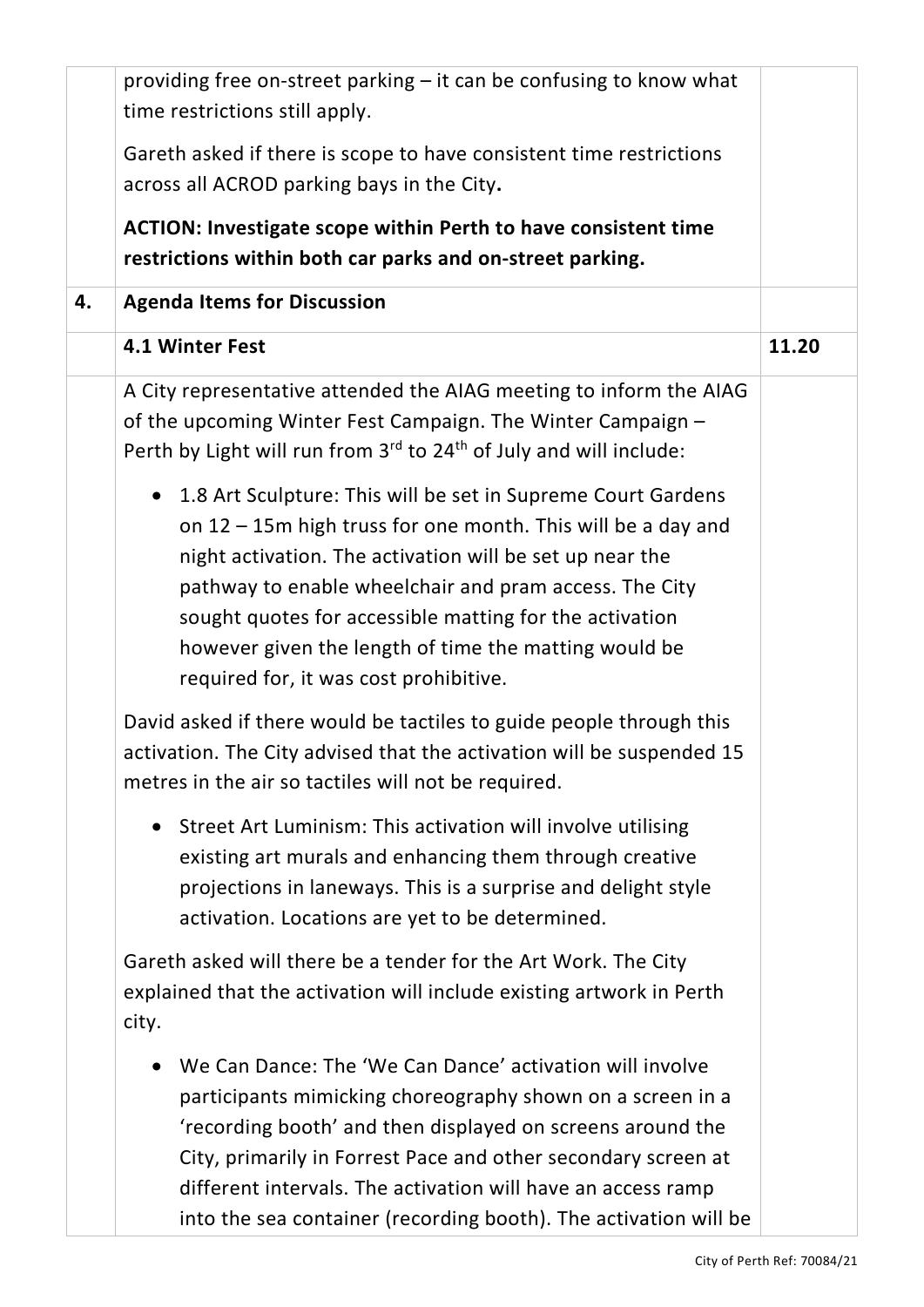| wheelchair and pram friendly. Video recordings will be<br>produced and stitched together of highlights at the end of the<br>activation.                                                                                                                                                                                                                                                                  |       |
|----------------------------------------------------------------------------------------------------------------------------------------------------------------------------------------------------------------------------------------------------------------------------------------------------------------------------------------------------------------------------------------------------------|-------|
| Glennys advised that there is a screen in Fairlanes that the City<br>could utililse as part of this activation.                                                                                                                                                                                                                                                                                          |       |
| ACTION: Glennys to liaise with the City regarding the use of the<br>screen at Fairlanes.                                                                                                                                                                                                                                                                                                                 |       |
| Nobu advise that a number of people who are deaf or hard of<br>hearing would like to attend the events and activations which the<br>City host however all campaigns and promotional material is in<br>English. Nobu advised that it would be beneficial and inclusive if the<br>City would consider creating a video in Aulsan to highlight the key<br>dates and a short description of the activations. |       |
| ACTION: City to investigate the possibility of having a video in<br>Auslan to community Winter Fest activations.                                                                                                                                                                                                                                                                                         |       |
| A marketing booklet will be produced including all sponsored and<br>City-led events, as well as business promotions occurring within the<br>campaign dates                                                                                                                                                                                                                                               |       |
|                                                                                                                                                                                                                                                                                                                                                                                                          |       |
|                                                                                                                                                                                                                                                                                                                                                                                                          |       |
| 4.2 Common Ground Model                                                                                                                                                                                                                                                                                                                                                                                  | 11.35 |
| Monica Sharma - Department of Communities                                                                                                                                                                                                                                                                                                                                                                |       |
| Monica attended the AIAG meeting to provide an update on the<br>Common Ground Model. Monica provided all AIAG members with a<br>handout detailing the Common Ground Model (Attachment 2).                                                                                                                                                                                                                |       |
| There will be two Common Ground precincts established in Perth,<br>one will be located in the City of Mandurah and the other in the City<br>of Perth on Hill Street. The Hill Street site will have 70 apartments.                                                                                                                                                                                       |       |
| The Common Ground model is a model of permanent, supportive<br>housing for people who are experiencing chronic homelessness or<br>are low income earners.                                                                                                                                                                                                                                                |       |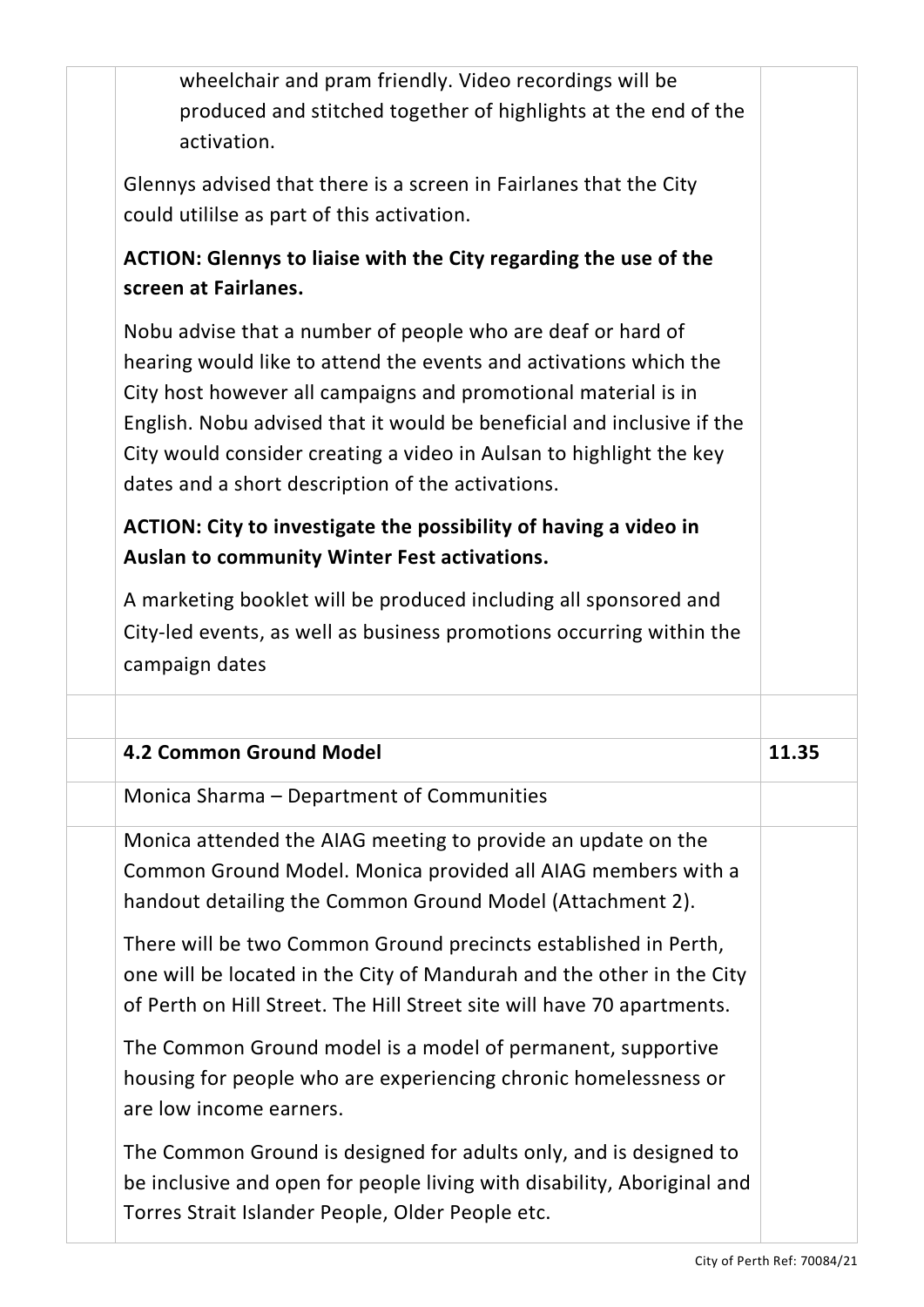The Common Ground apartments will be designed to be environmentally sustainable. The apartments will be self-contained and fully furnished.

The Department of Communities has been liaising with the Brisbane Common Ground (commenced 10 years ago) – to discussed learnings throughout implementation. The Brisbane Common Ground model conducted an independent assessment which indicated:

- 90% of participants involved called the Common Ground precinct home;
- 80% indicated they felt safe;
- 60% indicated they felt connected.

Melissa asked if the Common Ground model was inclusive for children experiencing family domestic violence. Monica advised that the Common Ground was not aimed at woman and children who have recently escaped family and domestic violence. Woman and children who are escaping family and domestic violence would stay in a woman and children's refuge as they consist of more appropriate services. The Common Ground would be suitable for mothers and families who are no longer living in a refuge and have been living independently for some time.

An AIAG member asked if the design of the Common Ground will be accessible for people with disability. Monica advised that she will note this for the architect who will be engaged over the coming weeks. The City noted that not only should the design need to be accessible but also culturally appropriate.

#### **ACTION: Share Melissa's details with Monica.**

David asked if there is a limit for the length of time people can stay. Monica advise that there were no time restrictions for people staying in the accommodation.

David asked if there are no time restrictions, would the apartments allow people to age in place. Monica advised that they would.

Nobuo asked if the apartments will include digital technology and visual alarms for people who are deaf or living with a hear impairment. Monica advised that this is not something they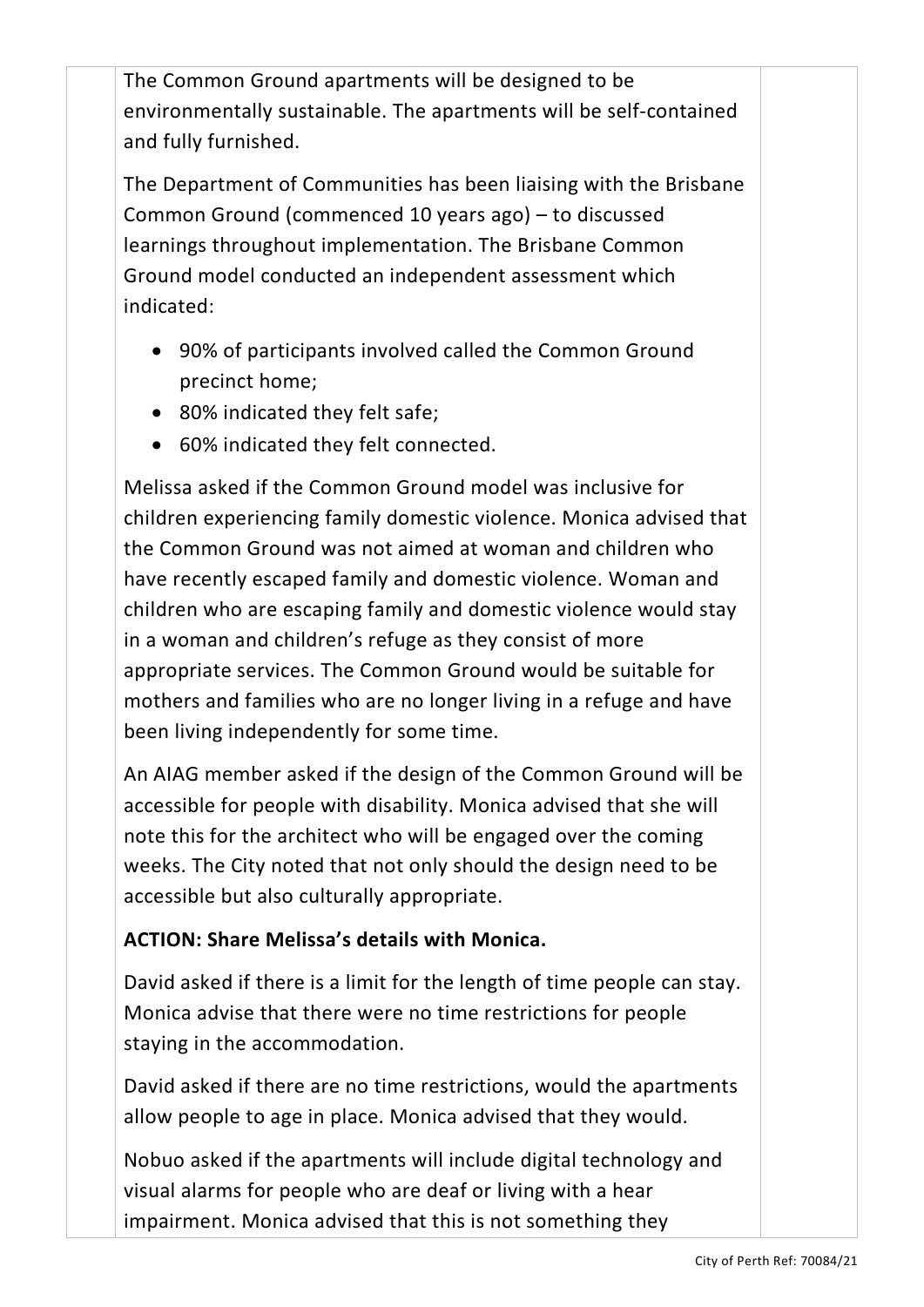|    | considered previously but this is something that will be posed to the<br>architect.                                                                                                                                                                                                                                                                                                                                                                                                           |       |
|----|-----------------------------------------------------------------------------------------------------------------------------------------------------------------------------------------------------------------------------------------------------------------------------------------------------------------------------------------------------------------------------------------------------------------------------------------------------------------------------------------------|-------|
|    | Melissa asked will the architect be engaged via a tender. Monica                                                                                                                                                                                                                                                                                                                                                                                                                              |       |
|    | advised that the contract for an architect was out for tender which                                                                                                                                                                                                                                                                                                                                                                                                                           |       |
|    | closed in late February.                                                                                                                                                                                                                                                                                                                                                                                                                                                                      |       |
| 5. | Lunch                                                                                                                                                                                                                                                                                                                                                                                                                                                                                         | 11.55 |
|    |                                                                                                                                                                                                                                                                                                                                                                                                                                                                                               |       |
| 6. | <b>Agenda Items for Discussion (continued)</b>                                                                                                                                                                                                                                                                                                                                                                                                                                                |       |
|    | 6.1 Heritage Perth Weekend                                                                                                                                                                                                                                                                                                                                                                                                                                                                    | 12.10 |
|    | A City representative attended the meeting to update the members<br>on the recent Heritage Perth event. Heritage Perth Weekend 2021<br>was successfully carried out on 16-18 April 2021 with over 130<br>events presented over the three days. The weekend saw the<br>introduction of a third day $-$ Family Friday $-$ for the first time with<br>over 45 events especially curated for families.                                                                                            |       |
|    | Following on from earlier engagement with the AIAG the Heritage<br>Team contacted DADAA - Disability in the Arts, Disadvantage in the<br>Arts, Australia – to discuss how to increase accessibility to specific<br>events and the overall program. Discussion carried out with Ricky<br>Arnold, Director Art and Jacqueline Home, Access Program<br>Producer. This resulted in two audio described and tactile tours<br>being developed, in partnership with DADAA and event<br>stakeholders: |       |
|    | 1. Dirty Deeds Resurrected at Cathedral Square. Two Tours.<br>Tactile Tour on Friday 16 April<br>i)<br>Audio Description & Tactile Tour for people who are<br>ii)<br>blind, or vision impaired on Friday 5.45-6.30pm                                                                                                                                                                                                                                                                          |       |
|    | 2. Department of Fire and Emergency Services Education and<br><b>Heritage Centre</b><br>Audio Description & Tactile Tour for people who are<br>i)<br>blind, or vision impaired on the Saturday.                                                                                                                                                                                                                                                                                               |       |
|    | The tours were fully booked out and a great success. Such was the                                                                                                                                                                                                                                                                                                                                                                                                                             |       |
|    | success that the Fire Station Museum (DFES) plan to program these                                                                                                                                                                                                                                                                                                                                                                                                                             |       |
|    | accessibility tours throughout the year in association with DADAA.                                                                                                                                                                                                                                                                                                                                                                                                                            |       |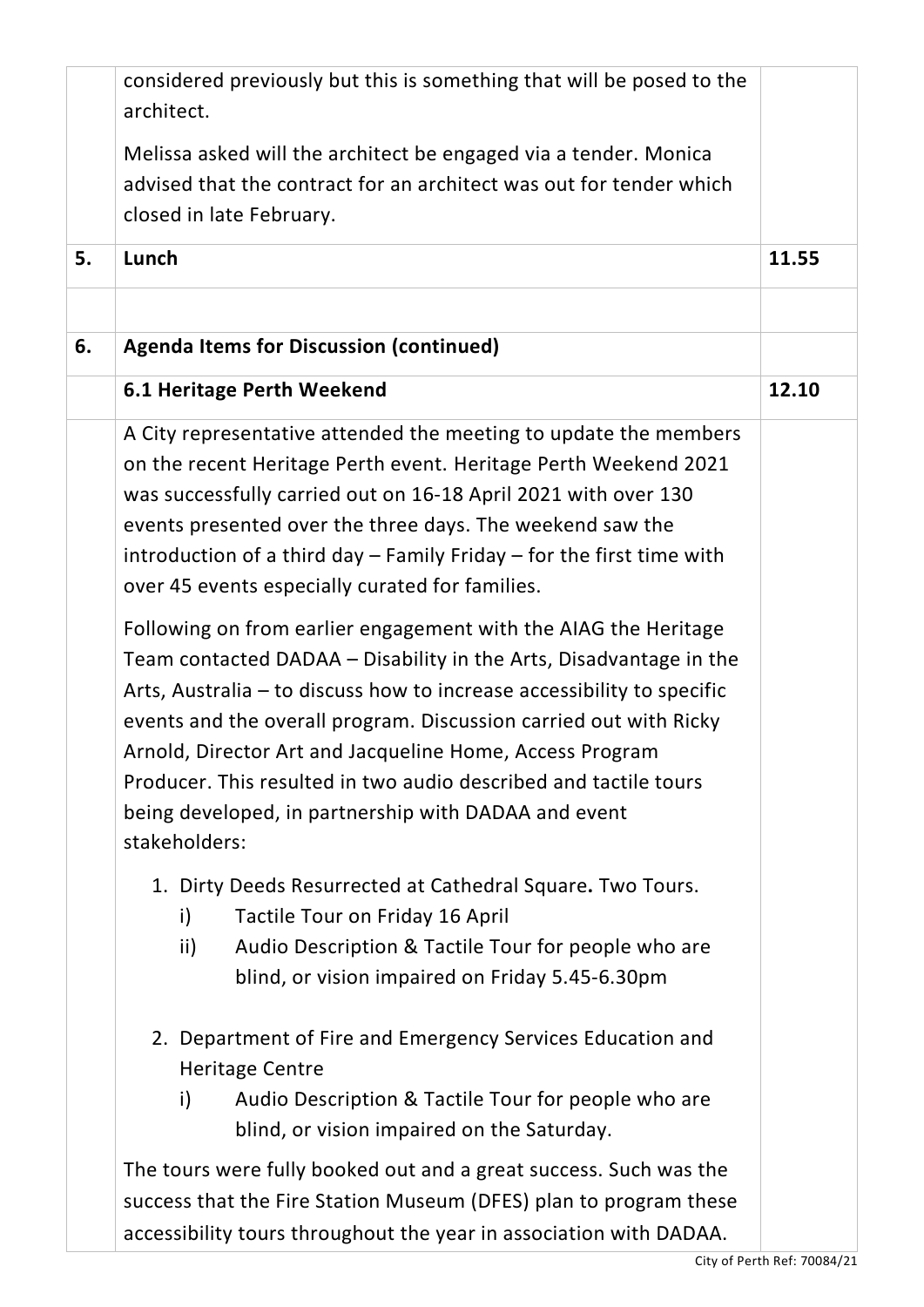The Royal Perth Hospital Museum were approached to take part in these tours but declined due to insufficient time to plan. However, as a result they plan to program a tactile tile later in the year.

**AUSLAN interpretation** was provided by ACCESS PLUS. Four public talks in the City of Perth Library were interpreted:

- Celia Tait's Every Family Has a Secret;
- Something Fishy in the Water of Perth, WA Museum Curator of Fishes, Dr Glenn Moore;
- Perth Oldest Buildings, Richard Offen;
- What Lies Beneath –Stirling Gardens, Flavia Kiperman; and
- Archaeology of Elizabeth Quay, Fiona Hook.

For future events the City would like to work with DADAA for more tours on Heritage Perth Weekend. The City is planning to work with Circus WA on the provision of quiet times for children with autism requiring space and. Additionally the City is working with the Royal Perth Hospital Museum on programming a tactile tour and for walking tours for those living with a hearing impairment.

Rachel and Melissa both asked if the Heritage Perth tours could be spread out from April to later in the year due to smoke in the City from the controlled fires. This makes it very difficult for any person with a respiratory condition to attend.

## **ACTION: Investigate the option to host Heritage Perth over a longer period.**

Melissa asked if Heritage Perth could be inclusive of mini tours to cater for people who are unable to attend longer tours.

### **ACTION: Investigate mini tours to be included in Heritage Perth.**

| 6.2 Wellington Square Engagement                                                                                                            | 12.25 |
|---------------------------------------------------------------------------------------------------------------------------------------------|-------|
| A City representative attended the AIAG meeting to provide an<br>update on the Wellington Square Engagement.                                |       |
| Engagement has been undertaken over the past number of weeks,<br>the findings from the engagement are being used develop an action<br>plan. |       |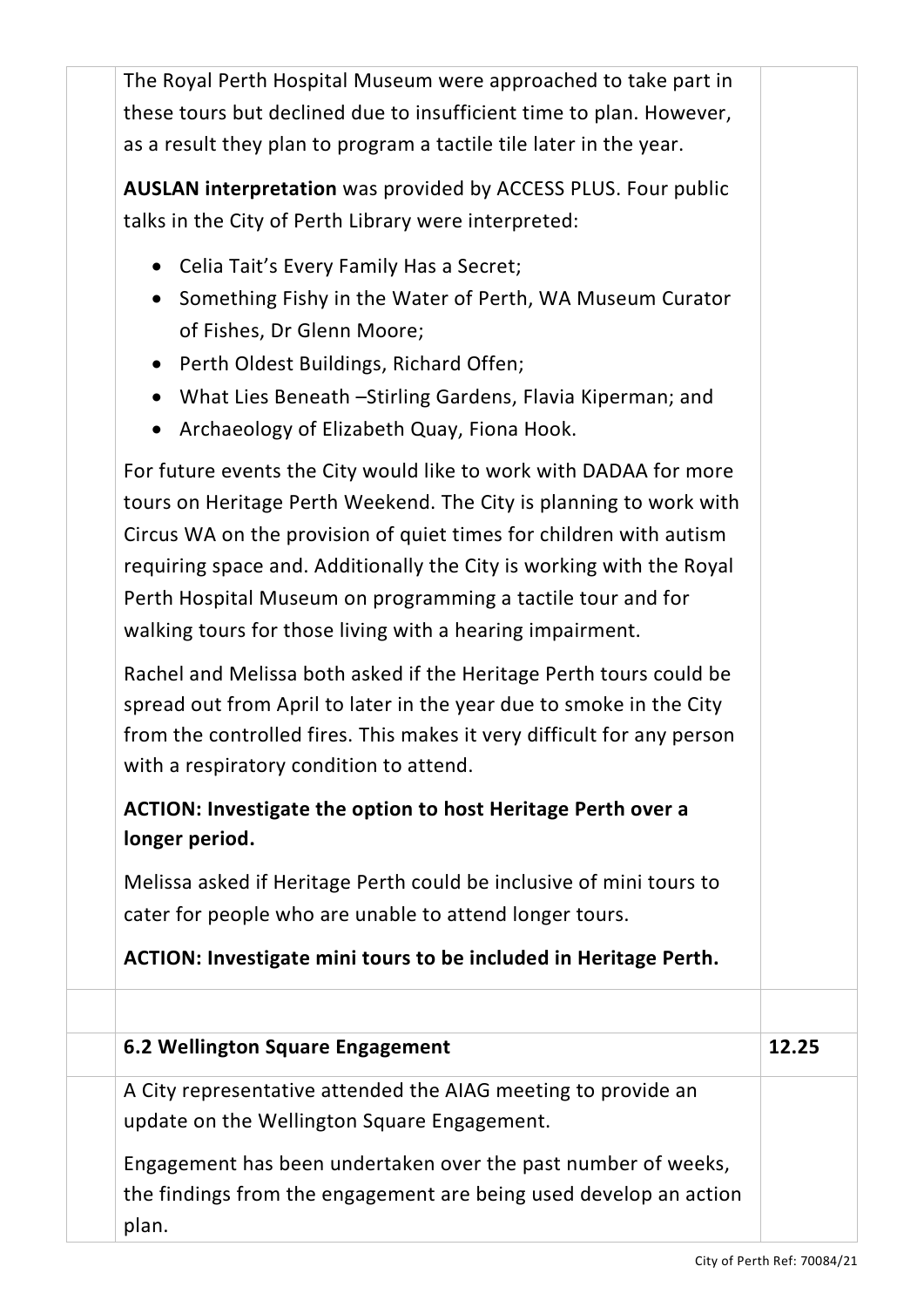|    | Some of the actions arising from consultation include:                                                                                                                                                                                                                                                                                                                                       |       |
|----|----------------------------------------------------------------------------------------------------------------------------------------------------------------------------------------------------------------------------------------------------------------------------------------------------------------------------------------------------------------------------------------------|-------|
|    | Accessible sports programs offered at Wellington Square;<br>$\bullet$                                                                                                                                                                                                                                                                                                                        |       |
|    | Engaging with Rebound for potential delivery and/or<br>$\bullet$<br>collaboration;                                                                                                                                                                                                                                                                                                           |       |
|    | Experience/try out days of accessible sports; and<br>$\bullet$                                                                                                                                                                                                                                                                                                                               |       |
|    | Celebrating International Day of Disability at Wellington<br>$\bullet$<br>Square.                                                                                                                                                                                                                                                                                                            |       |
|    | The City thanked the AIAG members who attended the walkthrough                                                                                                                                                                                                                                                                                                                               |       |
|    | of Wellington Square. The actions from the tour are being addressed                                                                                                                                                                                                                                                                                                                          |       |
|    | separately from the action plan.                                                                                                                                                                                                                                                                                                                                                             |       |
|    | The City advised that they met with the Law Enforcement Torch Run<br>(LETR) to discuss collaborating again for the International Day of<br>People with Disability (IDPwD) initiative. In 2020, the City and the<br>LETR marched along Georges Terrace with the Olympic torch to gain<br>recognition and awareness for people with disability and to<br>acknowledge Special Olympic athletes. |       |
|    | The City and the LETR spoke about the possibility of change the<br>march route in 2021 and finishing at Wellington Square where a<br>community games event could be hosted. The City advised that this<br>is only a concept and will need to be approved by City of Perth<br>executive management.                                                                                           |       |
|    | Eleana, Bradley, Glennys and Gareth expressed interest in assisting<br>with the planning of the event.                                                                                                                                                                                                                                                                                       |       |
|    |                                                                                                                                                                                                                                                                                                                                                                                              |       |
| 7. | <b>General Business/ Other updates</b>                                                                                                                                                                                                                                                                                                                                                       | 12.40 |
|    | 7.1 Community Engagement in the City of Perth                                                                                                                                                                                                                                                                                                                                                |       |
|    | A City of Perth Representative attended the meeting to provide an                                                                                                                                                                                                                                                                                                                            |       |
|    | update on community engagement opportunities currently being                                                                                                                                                                                                                                                                                                                                 |       |
|    | undertaken. Current opportunities include:                                                                                                                                                                                                                                                                                                                                                   |       |
|    | <b>Urban Forrest;</b>                                                                                                                                                                                                                                                                                                                                                                        |       |
|    | <b>UWA QEII Precinct Plan;</b>                                                                                                                                                                                                                                                                                                                                                               |       |
|    | Safe Night Space;                                                                                                                                                                                                                                                                                                                                                                            |       |
|    | Local Heritage Survey;<br>$\bullet$                                                                                                                                                                                                                                                                                                                                                          |       |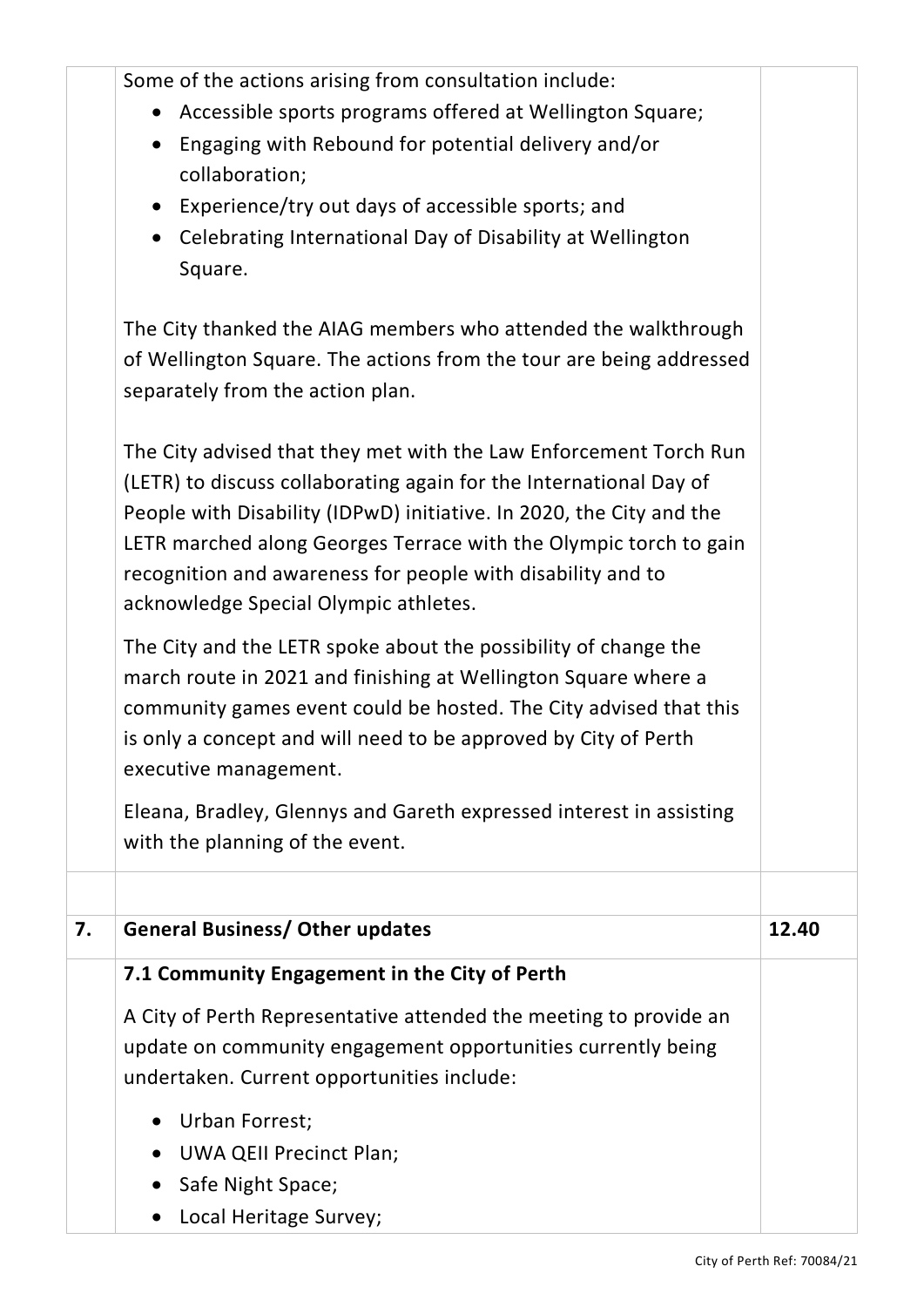|    | Perth Convention and Exhibition Centre; and<br>$\bullet$<br>Neighbourhood Planning and Engagement Workshop.<br>$\bullet$                                                                                                                                                                                                                        |       |
|----|-------------------------------------------------------------------------------------------------------------------------------------------------------------------------------------------------------------------------------------------------------------------------------------------------------------------------------------------------|-------|
|    | <b>7.2 Disability Services Update</b>                                                                                                                                                                                                                                                                                                           |       |
|    |                                                                                                                                                                                                                                                                                                                                                 |       |
|    | Richard from the Department of Communities updated the AIAG:                                                                                                                                                                                                                                                                                    |       |
|    | Review of the Access Premises standards report should be<br>$\bullet$<br>released shortly. Richard will share the link with the AIAG;<br>The budget for the implementation of the Disability Strategy is<br>$\bullet$<br>being determined; and<br>Changes to the ACROD parking program will be announced<br>$\bullet$<br>over the coming weeks. |       |
|    | <b>7.3 AIAG Resignation</b>                                                                                                                                                                                                                                                                                                                     |       |
|    | The City updated the AIAG that Hasmukh and Adam have resigned<br>from the AIAG.                                                                                                                                                                                                                                                                 |       |
|    | Rachel advised that she will be moving to Brisbane in July, so will<br>also be resigning from the AIAG.                                                                                                                                                                                                                                         |       |
|    | The City thanked Rachel for her contribution to the AIAG.                                                                                                                                                                                                                                                                                       |       |
|    | 7.4 Meeting Days                                                                                                                                                                                                                                                                                                                                |       |
|    | The City asked members what day they would like to meet moving<br>forward. Members advised that they want meetings to continue to<br>be held on a Friday, during business hours.                                                                                                                                                                |       |
|    | <b>7.5 Other Business</b>                                                                                                                                                                                                                                                                                                                       |       |
|    | Gareth advised that he has received 10 MLAK keys from the National<br>Disability Services should anyone require one.                                                                                                                                                                                                                            |       |
|    | The AIAG members asked for a thank you letter be written to the<br>Lord Mayor on behalf of the AIAG for attending the meeting.                                                                                                                                                                                                                  |       |
|    | <b>ACTION: Send a thank you letter to the Lord Mayor.</b>                                                                                                                                                                                                                                                                                       |       |
|    | Glennys advised that the Perth Garden show which was hosted<br>Kleenheat in early May was great and had 2 golf carts running<br>people to and around the show which was excellent.                                                                                                                                                              |       |
| 8. | <b>CLOSE OF MEETING</b>                                                                                                                                                                                                                                                                                                                         | 13.00 |